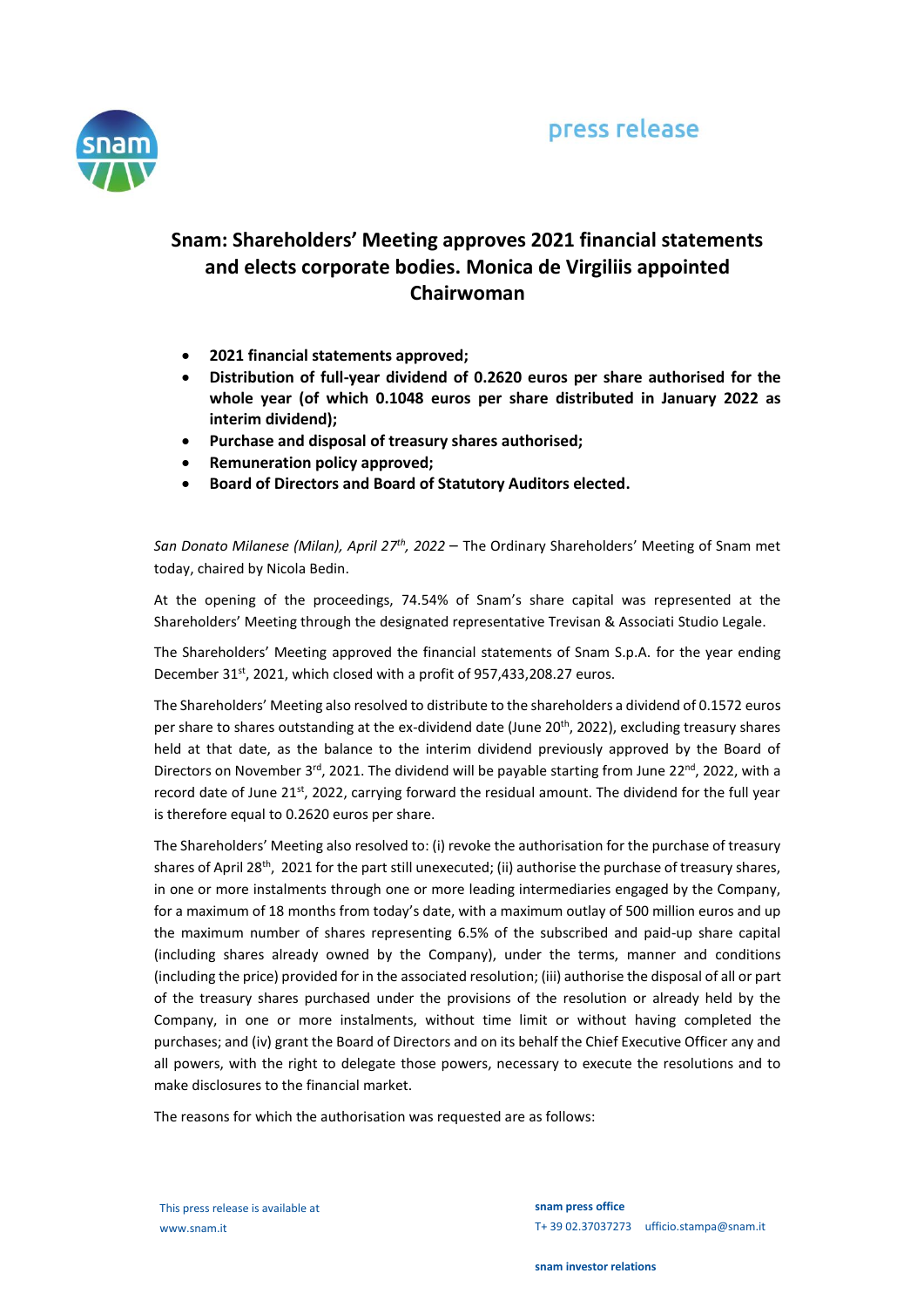

- to increase the liquidity and manage the price volatility of the Company's shares, within the limits set by current regulations and in accordance with any market practice accepted by Consob (the financial market regulator) concerning the activity of supporting market liquidity;
- to potentially use the shares in industrial and financial projects consistent with the strategic direction of the Company, including through the exchange, contribution, transfer or other act of disposal of treasury shares to acquire shareholdings or share packages for industrial projects or other extraordinary corporate finance transactions;
- to execute the Company's existing or future share-based incentive plans;
- to increase shareholder value, including through the improvement of the Company's financial structure and through any subsequent cancellation of treasury shares without reducing share capital, in compliance with any necessary corporate obligations.

The Shareholders' Meeting also:

- approved, with a binding resolution, the first section of Snam's "*Report on Remuneration Policy and Remuneration Paid 2022*", which discusses the Company's policy for the remuneration of the members of the Board of Directors, the Chief Executive Officer and General Manager, key management personnel and members of the Board of Statutory Auditors for 2022, as well as the procedures used for the adoption and implementation of the policy;
- approved, with a non-binding resolution, the second section of Snam's "*Report on Remuneration Policy and Remuneration Paid 2022*", which reports the remuneration paid to the members of the Board of Directors, the Chief Executive Officer and General Manager, key management personnel (in aggregate form for the latter) and the members of the Board of Statutory Auditors, in 2021 or related to that year.
- set the number of Directors at nine and appointed the Board of Directors to a three-year term ending with the date of the Shareholders' Meeting called to approve the financial statements as at December 31<sup>st</sup>, 2024, in the persons of:
	- Monica de Virgiliis, Chairwoman  $(1)(3)$ ;
	- Massimo Bergami, Director  $(1)$   $(3)$ ;
	- Laura Cavatorta, Director  $(2)$   $(3)$ ;
	- Augusta Iannini, Director  $(1)(3)$ ;
	- Piero Manzoni, Director  $(2)$   $(3)$ ;
	- Rita Rolli, Director  $(2)$   $(3)$ :
	- Qinjing Shen, Director  $(1)$ ;
	- Alessandro Tonetti, Director  $(1)$ ;
	- Stefano Venier, Director  $(1)(3)$ ;
- set the gross annual remuneration of each Director at 70,000.00 euros in addition to reimbursement of expenses incurred in connection with his or her duties, also authorising the extension of the Directors & Officers insurance policy to each Director;